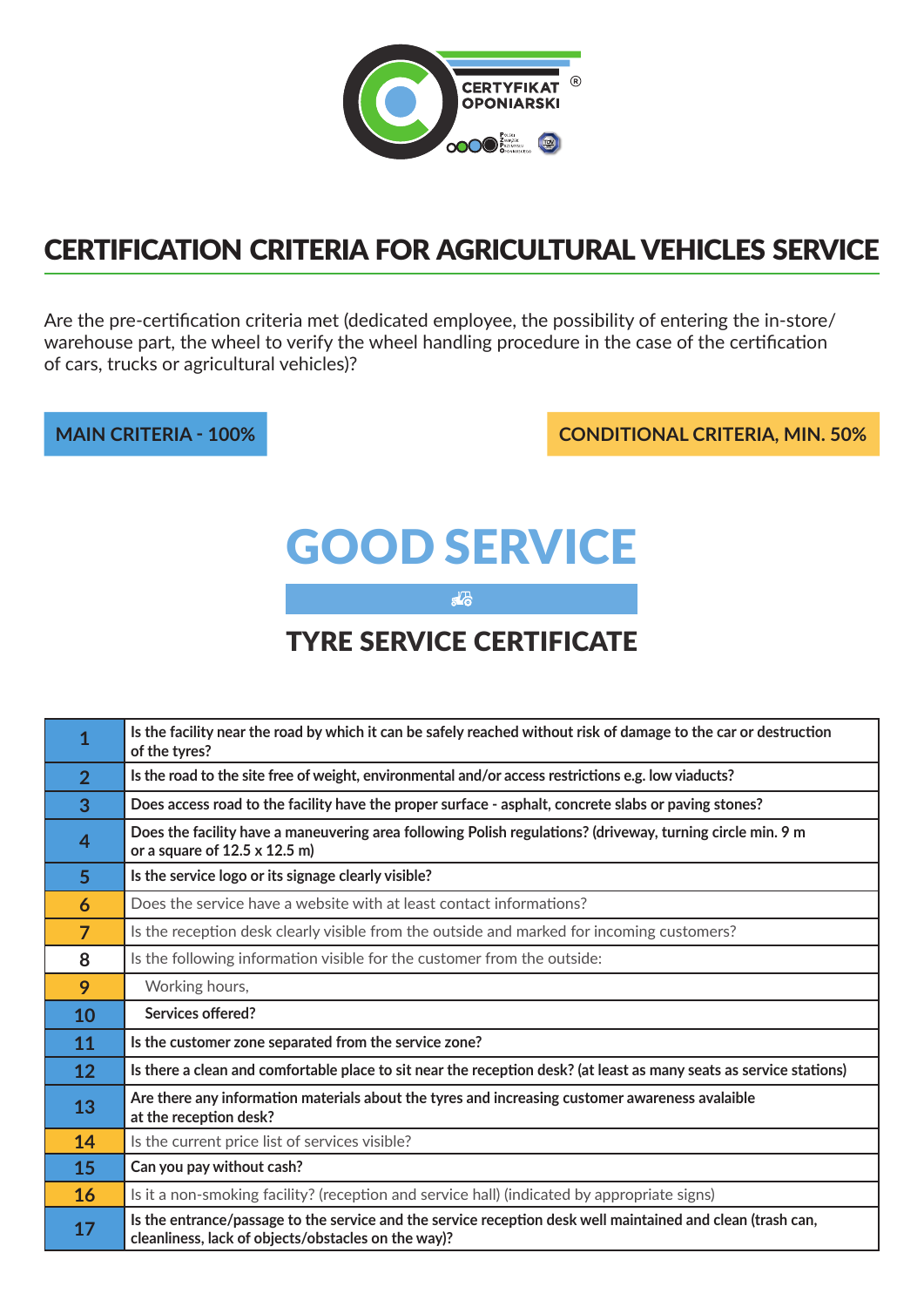| 18 | Are people working at the reception desk neatly dressed and have name tags?                                                                                                                                                                                                                                                  |
|----|------------------------------------------------------------------------------------------------------------------------------------------------------------------------------------------------------------------------------------------------------------------------------------------------------------------------------|
| 19 | Are business cards with company or employees data available to customers?<br>Ask a random receptionist for a business card.                                                                                                                                                                                                  |
| 20 | Is the facility structure suitable for performing service functions in accordance with art.3 (2) of the Construction<br>Law (such a construction object that is permanently connected to the ground, separated from the space by means<br>of building partitions and has foundations and a roof)?                            |
| 21 | Does the service have the Authorization for Use (decision) and the Technical Acceptance of the Building<br>and are those documents valid?                                                                                                                                                                                    |
| 22 | Is there at least one well-maintained, marked and clean toilet in the building?                                                                                                                                                                                                                                              |
| 23 | Does the facility have a system for scheduling visits (electronic or paper)?                                                                                                                                                                                                                                                 |
| 24 | Is there a VAT cash register and a document confirming the service/purchase is issued?                                                                                                                                                                                                                                       |
| 25 | Is replacement/removal of tyres/wheels compatible with the procedure (Annex T.1)? (follow the process<br>of performing the service on a randomly selected vehicle)                                                                                                                                                           |
| 26 | Are the following health and safety elements available in the required number on site:                                                                                                                                                                                                                                       |
| 27 | Fire extinguishers with valid approval (at least 1 within 30 m range) - 1 per facility,                                                                                                                                                                                                                                      |
| 28 | First aid kit?                                                                                                                                                                                                                                                                                                               |
| 29 | Is the list of fire safety regulations displayed in the facility?                                                                                                                                                                                                                                                            |
| 30 | Do all the mechanics wear appropriate and safe work shoes, work clothes, hearing protectors and safety glasses?                                                                                                                                                                                                              |
| 31 | Is there an OHS instruction chart describing health and life risks on display (including one per every device)?                                                                                                                                                                                                              |
| 32 | Does the mechanic check the information on the proper tyre pressure and the torque specifications of the bolts<br>for the individual vehicle models? If not, can the technician obtain this information otherwise? - ask for 3 example<br>vehicles in the hall                                                               |
| 33 | Are the following machines/tools available and functioning at the vulcanization station:                                                                                                                                                                                                                                     |
| 34 | Tyre changer with homologation for handling rims with a diameter of minimum 30" - min. 1 per facility,                                                                                                                                                                                                                       |
| 35 | A wheel socket set,                                                                                                                                                                                                                                                                                                          |
| 36 | Air filler nozzle - 1 per station,                                                                                                                                                                                                                                                                                           |
| 37 | Compressor with a pressure of min. 9 bar,                                                                                                                                                                                                                                                                                    |
| 38 | Inflation cage with homologation - min. 1 per facility,                                                                                                                                                                                                                                                                      |
| 39 | Approved wheel manometer with a scale adapted to service heavy goods vehicles - 1 per station,                                                                                                                                                                                                                               |
| 40 | Wheel balancing machine - min. 1 per facility,                                                                                                                                                                                                                                                                               |
| 41 | Approved torque wrench 300-1000 Nm - min. 1 per 2 stations,                                                                                                                                                                                                                                                                  |
| 42 | Pneumatic or hydraulic lift with valid UDT - min. 1 per facility,                                                                                                                                                                                                                                                            |
| 43 | Equipment for checking air leaks - at least a sprayer - min. 1 per facility,                                                                                                                                                                                                                                                 |
| 44 | Stand for vulcanization repairs - min. 1 per facility,                                                                                                                                                                                                                                                                       |
| 45 | Tools for vulcanization repairs - grinding machine with cutters and grinding stones, set of patches, adhesives,<br>expander - min. 1 set per facility,                                                                                                                                                                       |
| 46 | Are service machines/devices operating in a building suitable for performing service functions in accordance with<br>art.3 (2) of the Construction Law (such a construction object that is permanently connected to the ground, separated<br>from the space by means of building partitions and has foundations and a roof)? |
| 47 | Do service devices/machines work in the conditions recommended by the manufacturers?                                                                                                                                                                                                                                         |
| 48 | Do the tools have dedicated storage locations? (not blocking walkways)                                                                                                                                                                                                                                                       |
| 49 | Are the tyre changer and balancing machine clean (excluding mechanical wear due to daily use)?                                                                                                                                                                                                                               |
| 50 | Does the service have an efficient heating system? (working temperature not lower than 14°C)                                                                                                                                                                                                                                 |
| 51 | Is there at least 1 person who can calibrate the tyre balancer or does the facility have an external service<br>agreement with the guarantee of the service within 1 business day? - verification                                                                                                                            |
| 52 | Does the service have a valid third party liability policy that also covers the consequences of the fire of property<br>and entrusted property ? - verification in general conditions of insurance of GTC                                                                                                                    |
| 53 | Are the tyres for disposal stored in an orderly manner in a separate marked place?                                                                                                                                                                                                                                           |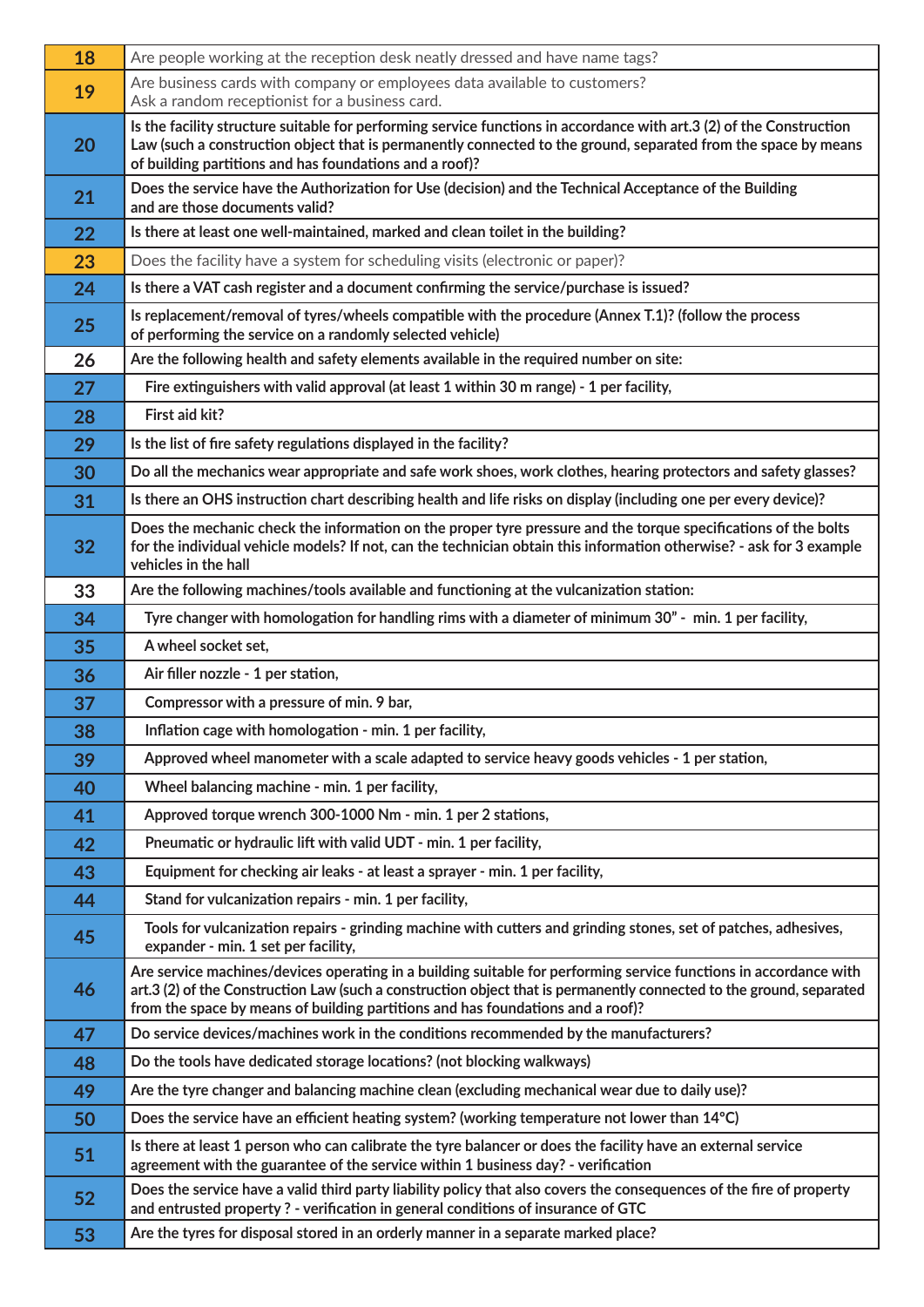| 54 | Does the service have waste transfer cards for a company dealing in the disposal of tires?                                                                                                                                              |
|----|-----------------------------------------------------------------------------------------------------------------------------------------------------------------------------------------------------------------------------------------|
| 55 | Does the service have a waste record card? (to download from the project website)                                                                                                                                                       |
| 56 | Has the documentation of OHS trainings and occupational risk assessment been presented?                                                                                                                                                 |
| 57 | Has documentation of the knowledge of the operating instructions for all devices present on site been provided<br>by all tire service workers? (employees' signatures under the aknowledgement of the instructions for each<br>machine) |
| 58 | Does the facility have at least 1 employee with current (no older than 7 years) documented training<br>confirmation from the tyre manufacturer/distributor?                                                                             |
| 59 | Does the facility have at least 1 employee with completed training in the use of the tyre changing and balancing<br>machine?                                                                                                            |
| 60 | If the service sells used tyres, does it have equipment to assess their condition and employees trained to do so?<br>(min. 1 employee with a certificate)                                                                               |
| 61 | Are there containers for removed nuts and bolts?                                                                                                                                                                                        |

## very good service

#### $\frac{1}{5}$   $\frac{1}{6}$

### tyre service certificate

Criteria for the good service and the following

| 62 | Is there a well maintained, clean and silent waiting room for the clients near the reception desk where<br>the following are accessible:              |
|----|-------------------------------------------------------------------------------------------------------------------------------------------------------|
| 63 | Drinks available all the time to customers, at least drinking water,                                                                                  |
| 64 | Magazines or newspapers (which do not violate applicable provisions of the Criminal Code in the field<br>of sexual freedom and protection of minors), |
| 65 | Enough space for customers seating (armchairs, sofas, etc.) (at least as many as service stations),                                                   |
| 66 | Sufficiently strong lighting (min. 500 lux in the most-lit place, tested at a height of 1.5 m, no more than 1 m<br>from seats for customers),         |
| 67 | Heating in every waiting room,                                                                                                                        |
| 68 | WIFI network available to customers in at least one waiting room?                                                                                     |
| 69 | Do all parking lots for customers meet the requirements of standards?                                                                                 |
| 70 | Are they well-lit all the time?                                                                                                                       |
| 71 | Are their dimensions min. 4 x 10 meters?                                                                                                              |
| 72 | Are they clearly marked? (at least a plate in front of each space or a clearly designated parking zone for customers)                                 |
| 73 | Are their surface and subfloor properly sealed for operating fluids?                                                                                  |
| 74 | Is there sufficient parking space available (min. 2 places per workstation)?                                                                          |
| 75 | Is there an implemented complaint procedure (application confirmation, service, filing, settlement)?                                                  |
| 76 | Are the following machines/tools available and functioning on site:                                                                                   |
| 77 | Inflator - min. 1 per facility,                                                                                                                       |
| 78 | Wheel gauge homologated and calibrated by the calibration unit every 6 months - min. 1 per facility,                                                  |
| 79 | Device for TPMS service - min. 1 per facility,                                                                                                        |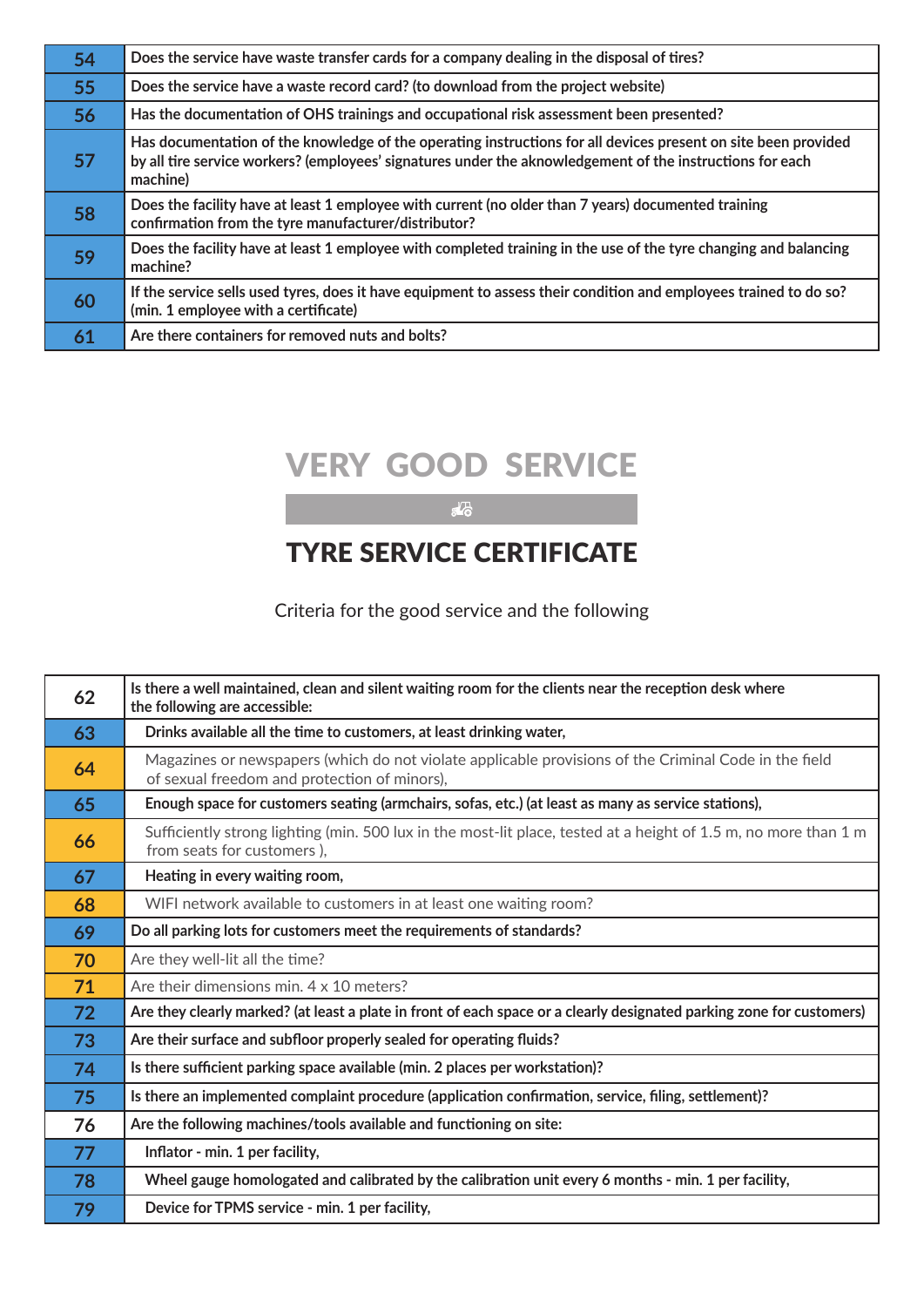| 80 | Properly calibrated torque wrench with approval (confirmation document - UDT calibration certificate) -<br>min. 1 per 2 workstations                                                                  |
|----|-------------------------------------------------------------------------------------------------------------------------------------------------------------------------------------------------------|
| 81 | Tub for leak testing with a functioning lift?                                                                                                                                                         |
| 82 | Is there an air supply system with an oil and water separator and access to air from each station on the site?                                                                                        |
| 83 | Does the service have manufacturers' documentation regarding deepening of tread grooves?                                                                                                              |
| 84 | Is the mobile service equipped with:                                                                                                                                                                  |
| 85 | Tyre changer,                                                                                                                                                                                         |
| 86 | Balancing machine,                                                                                                                                                                                    |
| 87 | In the case of using powder wheel balancing - approved powder of a suitable quality with pearlescent structure,<br>water separator in the wheel filling installation and blocking inserts for valves, |
| 88 | Tools for unfastening the wheel,                                                                                                                                                                      |
| 89 | Does the mobile service perform roadside emergency repairs?                                                                                                                                           |
| 90 | Does it have necessary safety measures (lighting, vests, traffic cones, road signs)?                                                                                                                  |
| 91 | Does the service have adequate lighting of workstations (min. 500 lux in the most-lit place, tested at a height<br>of 1.5 m, not more than 1 m from the tyre changer)?                                |

## excellent service

 $\frac{1}{5}$ <sup> $\frac{1}{6}$ </sup>

## tyre service certificate

Criteria for good and very good service and the following

| 92  | Do all cars in the service have a completed work order with information about the tyres and the location from<br>which they should be collected (applies to tyre replacement orders)? |
|-----|---------------------------------------------------------------------------------------------------------------------------------------------------------------------------------------|
| 93  | Is there a wheel washer (e.g. a high pressure washer)?                                                                                                                                |
| 94  | Is there at least 1 dedicated reception/customer service employee?                                                                                                                    |
| 95  | Is there a waiting room for clients near the service reception desk in the building, where the following are<br>avalaible:                                                            |
| 96  | Hot beverages for customers available at all times (at least coffee, tea),                                                                                                            |
| 97  | Working air conditioning in every waiting room?                                                                                                                                       |
| 98  | Does the service have the possibility of filling the wheels with nitrogen from the generator?                                                                                         |
| 99  | Does the facility offer a service of receiving and reselling retreaded tyres?                                                                                                         |
| 100 | Is there at least 1 employee trained to assess the condition of used tyres? (min. 1 employee with a certificate)                                                                      |
| 101 | Does the facility have a 24h mobile service that performs roadside emergency repairs?                                                                                                 |
| 102 | Are the following devices/tools for the vulcanization service available and functioning:                                                                                              |
| 103 | Thermopress repair kit,                                                                                                                                                               |
| 104 | Compressor with a pressure of min. 11 bar?                                                                                                                                            |
| 105 | Is a visual vehicle inspection carried out on the hoist in terms of:                                                                                                                  |
| 106 | <b>Brake linings,</b>                                                                                                                                                                 |
| 107 | Brake disc,                                                                                                                                                                           |
| 108 | Brake cables (within the wheel arch),                                                                                                                                                 |